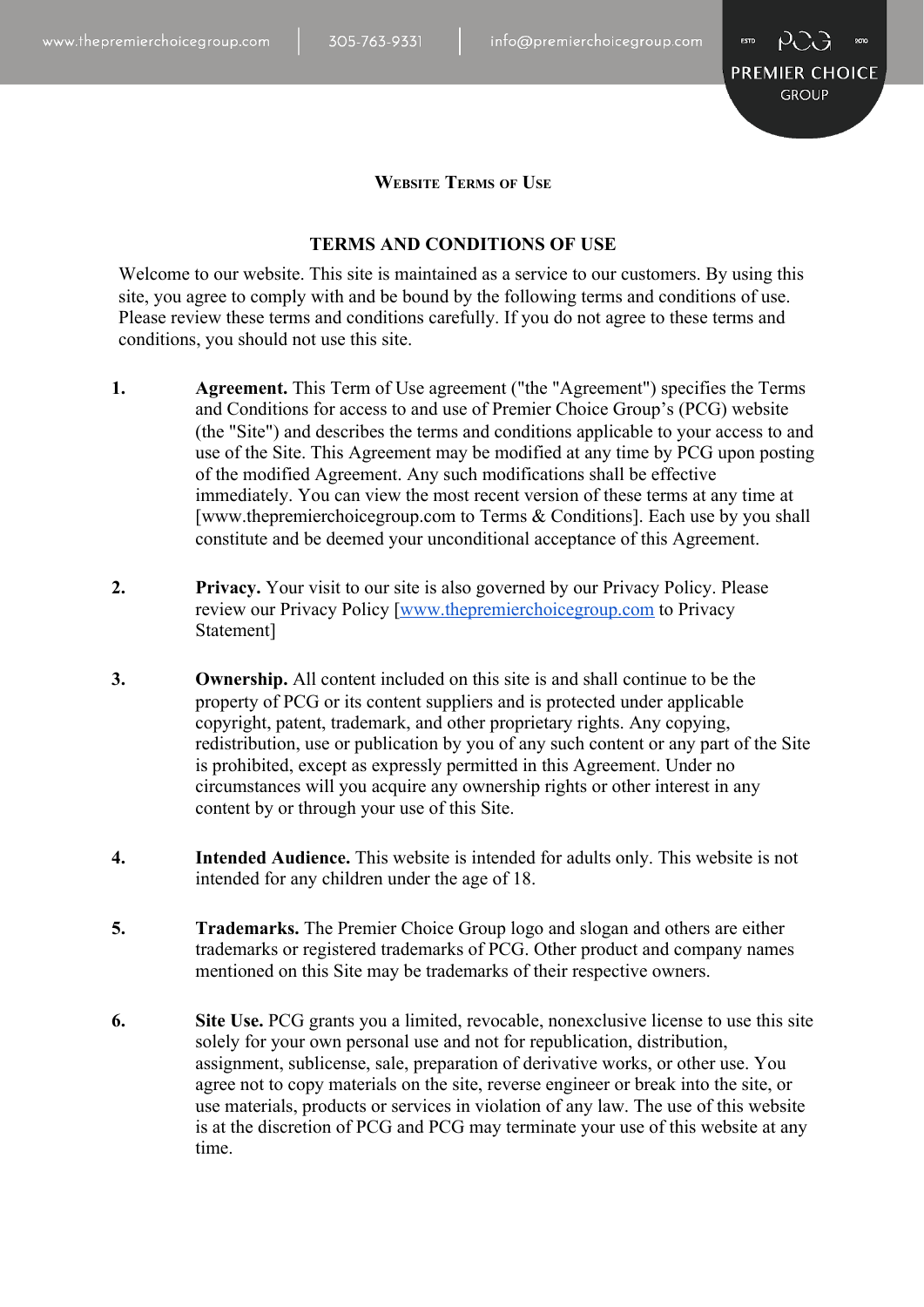

- **7. Compliance with Laws.** You agree to comply with all applicable laws regarding your use of the website. You further agreed that information provided by you is truthful and accurate to the best of your knowledge.
- **8. Indemnification.** You agree to indemnify, defend and hold PCG and our partners, employees, and affiliates, harmless from any liability, loss, claim and expense, including reasonable attorney's fees, related to your violation of this Agreement or use of the Site.
- **9. Disclaimer.** THE INFORMATION ON THIS SITE IS PROVIDED ON AN "AS IS," "AS AVAILABLE" BASIS. YOU AGREE THAT USE OF THIS SITE IS AT YOUR SOLE RISK. PCG DISCLAIMS ALL WARRANTIES OF ANY KIND, INCLUDING BUT NOT LIMITED TO ANY EXPRESS WARRANTIES, STATUTORY WARRANTIES, AND ANY IMPLIED WARRANTIES OF MERCHANTABILITY, FITNESS FOR A PARTICULAR PURPOSE, AND NON-INFRINGEMENT. TO THE EXTENT YOUR JURISDICTION DOES NOT ALLOW LIMITATIONS ON WARRANTIES, THIS LIMITATION MAY NOT APPLY TO YOU. YOUR SOLE AND EXCLUSIVE REMEDY RELATING TO YOUR USE OF THE SITE SHALL BE TO DISCONTINUE USING THE SITE.
- **10. Limitation of Liability.** UNDER NO CIRCUMSTANCES WILL PCG BE LIABLE OR RESPONSIBLE FOR ANY DIRECT, INDIRECT, INCIDENTAL, CONSEQUENTIAL (INCLUDING DAMAGES FROM LOSS OF BUSINESS, LOST PROFITS, LITIGATION, OR THE LIKE), SPECIAL, EXEMPLARY, PUNITIVE, OR OTHER DAMAGES, UNDER ANY LEGAL THEORY, ARISING OUT OF OR IN ANY WAY RELATING TO THE SITE, YOUR SITE USE, OR THE CONTENT, EVEN IF ADVISED OF THE POSSIBILITY OF SUCH DAMAGES. YOUR SOLE REMEDY FOR DISSATISFACTION WITH THE SITE AND/OR CONTENT IS TO CEASE ALL OF YOUR SITE USE.
- You may have additional rights under certain laws (including consumer laws) which do not allow the exclusion of implied warranties, or the exclusion or limitation of certain damages. If these laws apply to you, the exclusions or limitations in this Agreement that directly conflict with such laws may not apply to you.
- **11. Use of Information.** PCG reserves the right, and you authorize us, to use and assign all information regarding site uses by you and all information provided by you in any manner consistent with our Privacy Policy.
- **12. Copyrights and Copyright Agent.** If you believe your work has been copied in a way that constitutes copyright infringement, or your intellectual property rights have otherwise been violated, please provide a notice containing all of the following information to our Copyright Agent:
- (a) An electronic or physical signature of the person authorized to act on behalf of the owner of the copyright or other intellectual property interest;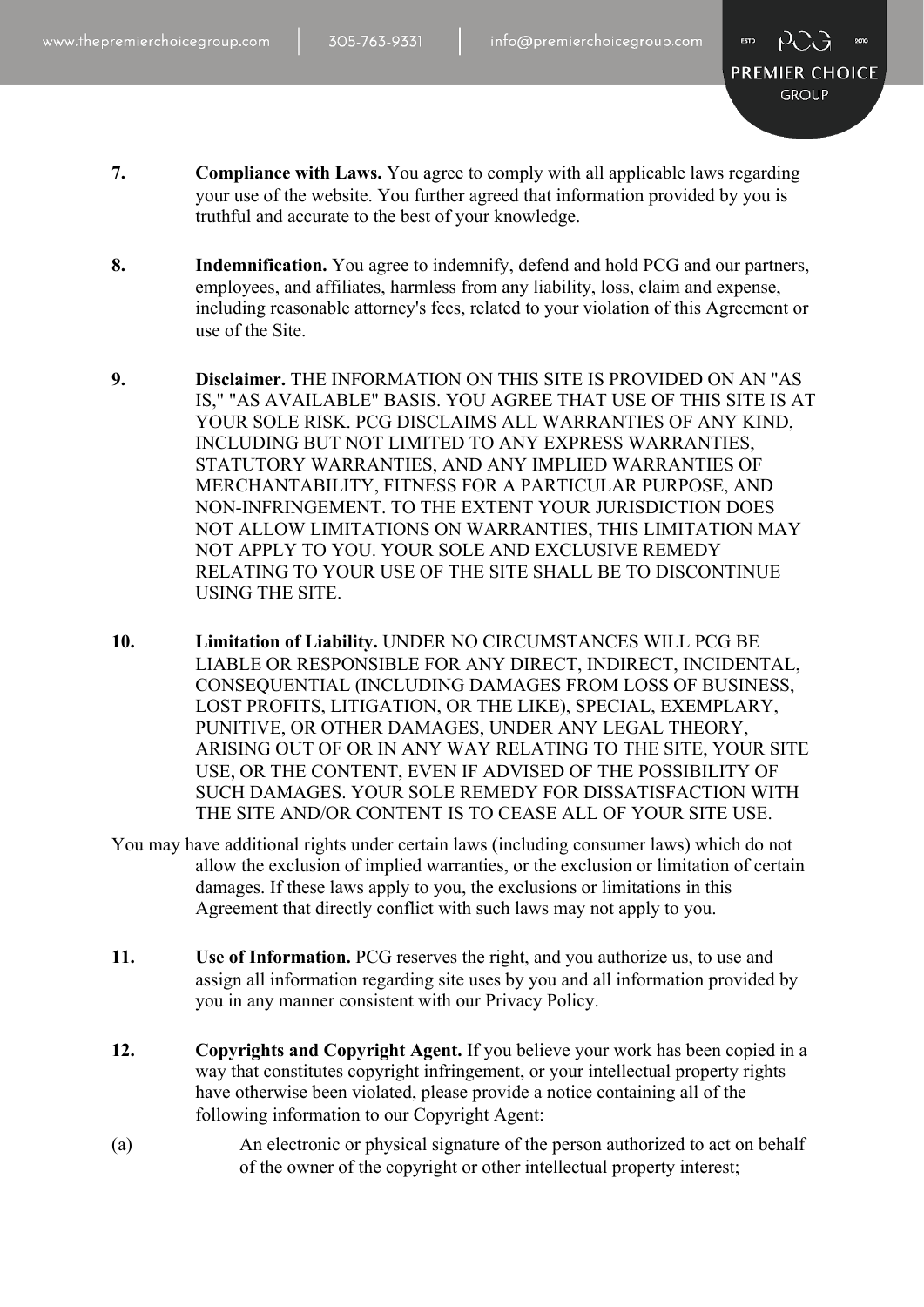- (b) A description of the copyrighted work that you claim has been infringed;
- (c) A description of where the material that you claim is infringing is located on the Site;
- (d) Your address, telephone number, and e-mail address;
- (e) A statement by you that you have a good faith belief that the disputed use is not authorized by the copyright owner, its agent, or the law; and
- (f) A statement by you, made under penalty of perjury, that the above information in your notice is accurate and that you are the copyright owner or authorized to act on the copyright owner's behalf.
- Our Copyright Agent for Notice of claims of copyright infringement on the Site is Kamilah Jolley, Esquire who can be reached as follows:

By Mail: 16855 NE 2nd Ave Ste 103 North Miami Beach, FL 33162

- **13. Applicable Law.** You agree that the laws of the state of Florida, without regard to conflicts of laws provisions will govern these Terms and Condition of Use and any dispute that may arise between you and PCG or its affiliates.
- **14. Severability.** If any provision of this Agreement shall be adjudged by any court of competent jurisdiction to be unenforceable or invalid, that provision shall be limited or eliminated to the minimum extent necessary so that this Agreement will otherwise remain in full force and effect.
- **15. Waiver.** The failure of Premier Choice Group to exercise or enforce any right or provision of this Agreement shall not operate as a waiver of such right or provision. Any waiver of this Agreement by Premier Choice Group must be in writing and signed by an authorized representative of Premier Choice Group.
- **16. Termination.** PCG may terminate this Agreement at any time, with or without notice, for any reason.
- **17. Relationship of the Parties.** Nothing contained in this Agreement or your use of the Site shall be construed to constitute either party as a partner, joint venturer, employee or agent of the other party, nor shall either party hold itself out as such. Neither party has any right or authority to incur, assume or create, in writing or otherwise, any warranty, liability or other obligation of any kind, express or implied, in the name of or on behalf of the other party, it being intended by both parties that each shall remain independent contractors responsible for its own actions.
- **18. Entire Agreement.** This Terms of Use constitutes the entire agreement between you and Premier Choice Group and governs the terms and conditions of your use of the Site, and supersedes all prior or contemporaneous communications and